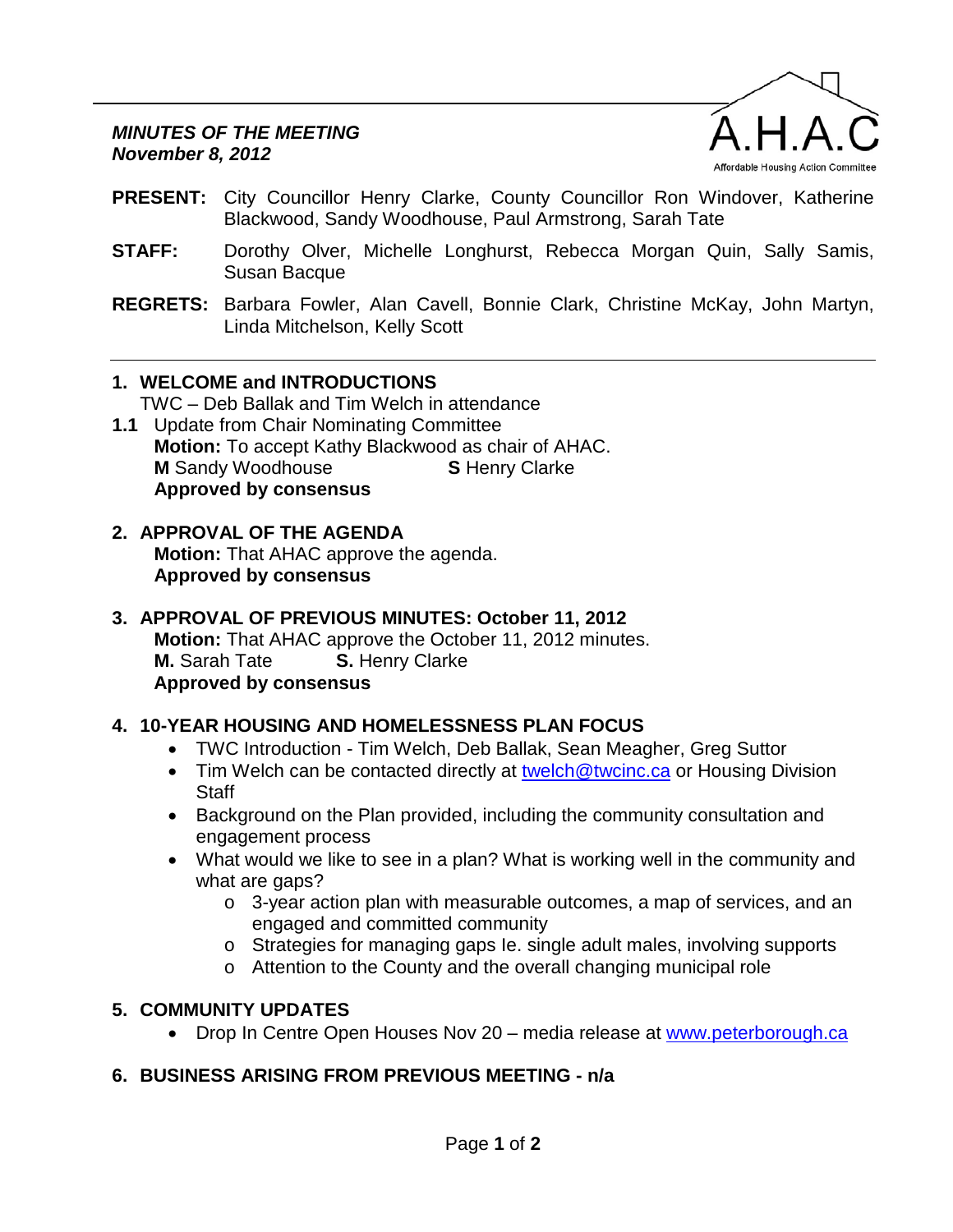# **7. REPORTS FROM SUB-COMMITTEES (Written)**

- Community Education –n/a
- Draft PowerPoint presentation by Paul Armstrong
- AHAC reinforced their interest in viewing reports before they go to Council
- AHAC to review timing, format, hook, enhance slides, timing and context,

**7.1.**Services – n/a

**7.2.** Supply –attached

## **8. REPORTS FROM OTHER STANDING COMMITTEES (Written)**

- **8.1.** Homelessness Support Services Coordinating Committee attached
- **8.2.** Peterborough Poverty Reduction Network attached
	- PPRN property purchase in negotiation at McDonnel and Monaghan

## **9. NEW BUSINESS**

- **9.1.** Investment in Affordable Housing (IAH)
	- Peterborough Renovates Program (PRP)
	- Rent Supplement Program, carried short term rent sup into the new program, as well as HARS clients
	- Homeownership Assistance Loan Program for 2013
- **9.2** World Vision Christmas Gifting deferred until next meeting

# **10.ITEMS FOR UPCOMING MEETING**

- CESC Presentation revisit
- World Vision Christmas Gifting

## **11. Meeting Adjourned**

By consensus

## **12.NEXT MEETING:**

December 13, 2012 at 12-2pm Sutherland Room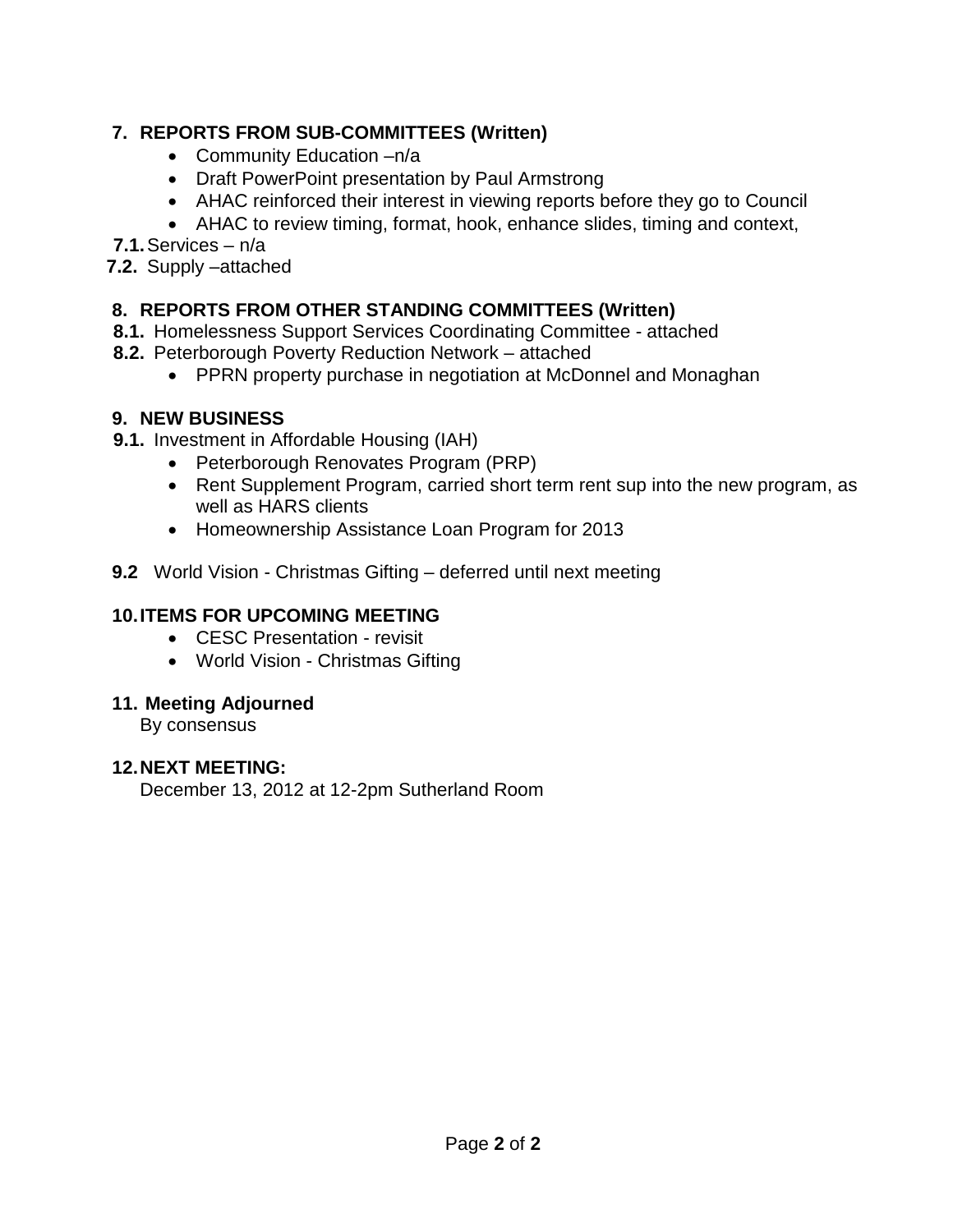### **October 18, 2012**

**Attendance:** Dawn Berry-Merriam (co-chair), Sarah Tate (co-chair), Carol Gordon, Cheryl Lyon, Christie Nash, Donna Rogers, Jack Gillan, John Martyn, Katherine Blackwood, Kelly Scott, Lynn Zimmer, Michelle Longhurst, Paul Armstrong, Paul Gillam, Rebecca Morgan Quin, Sandy Woodhouse

#### **Agenda:**

#### Current roles

What role we could play in the future – aspirations

#### **Introduction:**

The Provincial and Federal governments are not present as they previously have been, therefore other ways to increase supply must be pursued.

- Sharing existing models that other agencies and populations could use/adapt and "lessons learned" to how supportive housing has been planned and developed.
- Breaking down silos to bring community agencies together and establish directions we may take collectively

### **Transition periods**

- Community definition is changing, as reframing occurs i.e. "participants" not "recipients"
- We are "Building on Strengths" of our community as we move forward

# **Profiles:**

## **Kairos**

*Background and Current Role:*

- Consist of scattered detached and semi-detached homes for women and children fleeing abuse. Formed and functioned initially without any government funding and the founders even mortgaged their own homes to purchase second and third homes with Kairos.
- Funds are available to help families with essential expenses including medical, job training, dental, clothes, and school trips.

*Looking forward, developments and proposals:*

Tried to partner with Peterborough Housing Corporation for capital fundraising. Also, mentoring relationships allow for small agencies to be supported by larger corporations, as well as small agencies to take a more expansive approach.

## **Canadian Mental Health Association**

*Background and Current Role:*

There are many properties and units, including group homes and both 1 and 2-bedroom apartments, all of which have "supports" available.

- **APPENDIX A - Community Partner Meeting Brainstorming Session PT.1**
- **APPENDIX B - Community Partner Meeting Brainstorming Session: Dec. 15 2011**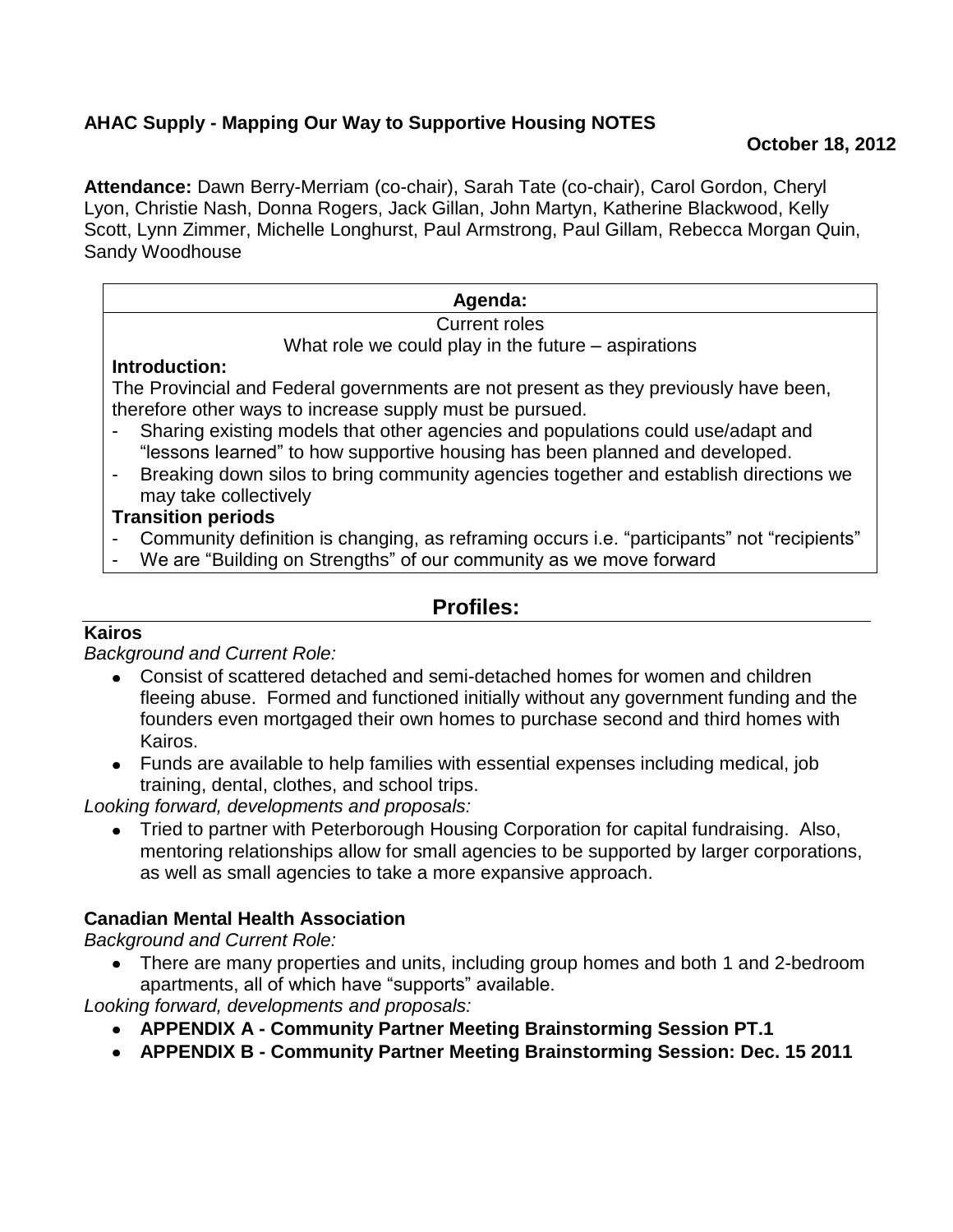## **October 18, 2012**

#### **Home Grown Homes**

*Background and Current Role:*

Renovate older homes to make available for rental to low-income families. Currently renting to about 40 tenants and have always relied heavily on fundraising, with no ongoing subsidies.

*Looking forward, developments and proposals:*

- No tenancies have gone into arrears in 2-years, due especially to relationship building and personal touch by management
- Peterborough Poverty Reduction Network is looking into the potential purchase of Mount St. Joseph, 10 acres with 1 various buildings. The vision is a community-based organization providing a range of opportunities for low-income families and individuals. Owner is open to discussion and partnering with non-profit.

### **Housing Division**

#### *Background and Current Role:*

Administers and funds social housing, and provides support to Social Housing providers. As the Service Manager, the Housing Division demonstrates flexibility while assisting with property developments and managing relationships between the Province and Social Housing providers. The Division provides funding to the Housing Resource Centre for Core Services and emergency funds as well as with a partnership with Social Services.

*Looking forward, developments and proposals:*

- Semi-independent transitional housing
- Housing and Homelessness Plan priorities changing to moving people up and catching them before they fall. Single men, age 50+ end up in shelter while waiting for a unit.
- Trent Centre for Community Based Education (TCCBE) Housing Experiences possible focus on Affordable Housing Program (AHP) developed areas, as a follow-up
- Provision in the official plan bylaw. Possibilities for arranging supports nearby.
- **Appendix C - Secondary Suites Consultation Workshop Report Sept. 2009**

## **St Joseph's at Fleming**

*Background and Current Role:*

- Long-term care facility with 200 beds
- Strategic planning to best meet the community needs and to identify the strengths of the agency

- FYI: 20 residents under 65 years are renting units, while 486 people are on the waitlist
- Community Care Access Centre is "gate keeper" and rarely rejects
- Looking to work with other community organizations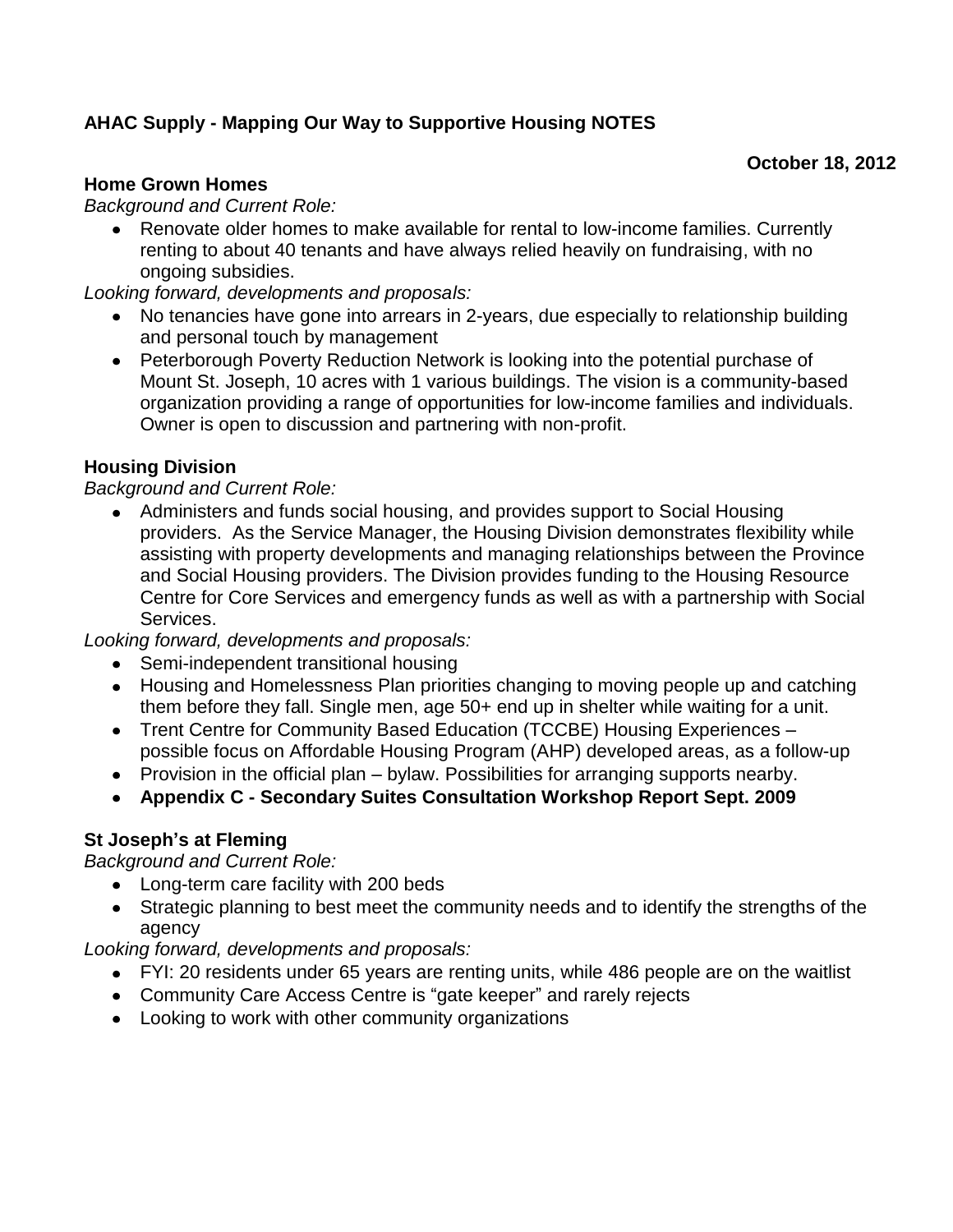# **YWCA**

*Background and Current Role:*

Crossroads is viewed as a community accomplishment and offers housing for "special priority" clients exclusively

**October 18, 2012**

- Offer 40 rent-geared-to-income units through funds from City
- Transitional Housing Support Worker on staff, also works at other housing providers with a Violence Against Women (VAW) focus

*Looking forward, developments and proposals:*

- Supportive education through the Hazel fund
- Recognizing that there is a need for smaller units
- Current large project: Haliburton Emergency Rural Safe space (HERS), a four-bedroom, as-needed, independent living space with perimeter security, with 2 units (one fully accessible)

# **Peterborough Housing Corporation**

*Background and Current Role:*

- Receiving funds from the City of Peterborough to re-address the social housing waitlist
- $\bullet$  The # of people on the list remains relatively static who are they, what do they need? *Looking forward, developments and proposals:*
	- PHC is looking for collaboration on how to leverage capital savings

# **Community Living**

*Background and Current Role:*

- Provide supportive housing with those living with an intellectual disability at many sites in the City, through a multitude of partnerships
- Work on changing views: People have capacity, but various well-intentioned people and programs have created learned helplessness
- Group home model is being moved away from because they can reduce client independence and are often expensive
- When staff is not forced to be present, clients need less supports

- 100 homes for 100 people, 5M capital and around 30 have been supported
- Jane Street Investment in Affordable Housing funding for the development of 2 duplex buildings with a total of 8 units
- Movement of staff who supported 5 people in a group home on Barnardo Street to supporting 10 people on Jane Street through independent living
- Proposal for a bursary with Trent Nursing: pay 2 nurses' tuition and room to be 'intentional neighbours'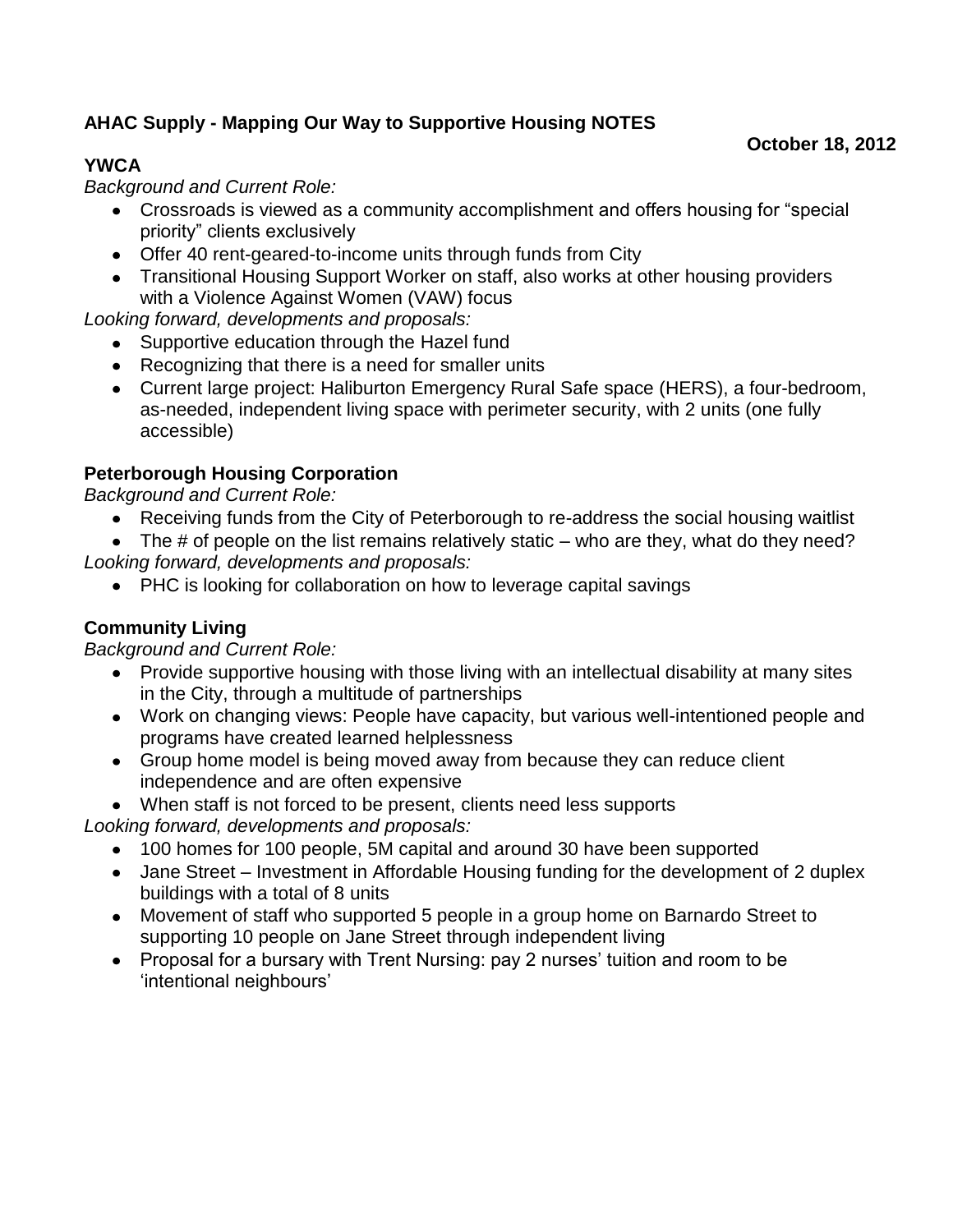# **Fourcast**

*Background and Current Role:*

- Outpatient addiction treatment service
- Partnered with CMHA to provide Addictions/Supportive Housing units in Peterborough with a ration of 8:1 (clients : Clinical Social Worker)

**October 18, 2012**

- City of Peterborough and the United Way CHPP funding outreach worker
- Providing outreach at Brock Mission and Cameron House, developing discharge plans and addressing barriers to accessing housing
- Managing hospital discharge plans and seniors issues

*Looking forward, developments and proposals:*

- People cycling in and out of housing because they can't manage their housing
- Palliative Care and seniors issues are becoming bigger issues
- How to move people from homelessness to housing, with appropriate supports
- Service Resolution Protocol is underused, but is available to help network together various agencies to assist an individual in accessing resources and housing options
- **See APPENDIX D - Targeted Engagement and Diversion: Program Planning Draft Report**
- **See APPENDIX E - Proposed Alternate Shelter Model 1**

# **Kawartha Participation Projects aka KPP**

*Background and Current Role:* 

- Incorporated in 1980, focused on accessibility and affordability (24-7 supports available)
- Using the term "attendant services" because supportive housing has various definitions  $\bullet$
- Supportive housing for seniors, singles, families and also responsible for property  $\bullet$ management for 2 non-profits
- Expertise in providing Attendant Services in Supportive Housing to people with physical  $\bullet$ disabilities, typically supporting people with complex, high care needs
- Increased affordable, accessible housing by 42 modified apartments in 2008-2009 in the City of Peterborough with Attendant Services in Supportive Housing
- Partnership with Community Living Peterborough in Myrtle Terrace

- Helping people stay where they are currently housed
- Partnership with Habitat for Humanity for additional modified, accessible, affordable housing
- Diverting young people from premature Long Term Care placement & relocating young  $\bullet$ adults from Long Term Care back into the community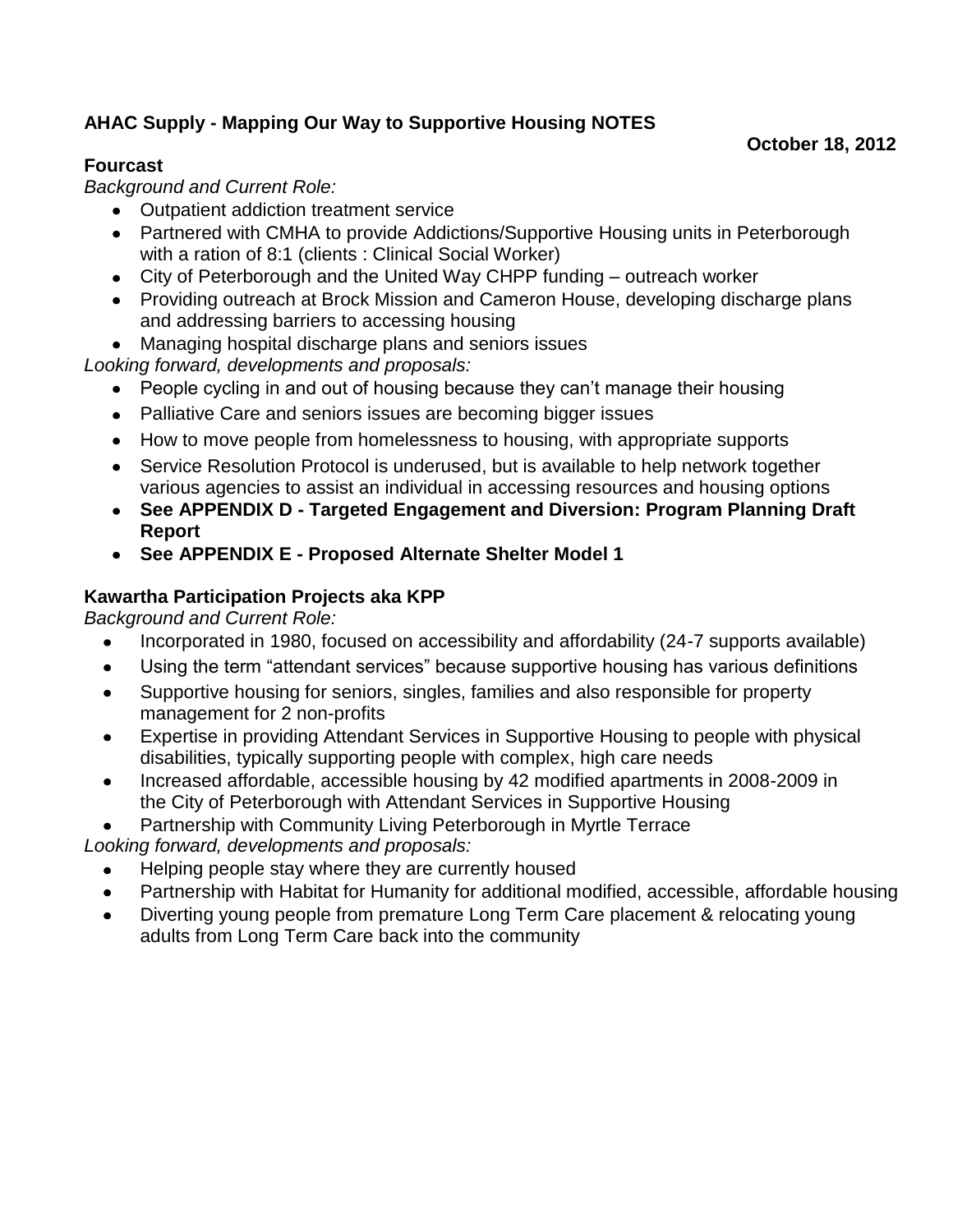## **October 18, 2012**

### **Christian Horizons**

*Background and Current Role:*

- Serving the person with exceptional needs, operating a group home style of support
- Primarily focusing on maintain their residences at this time
- Looking to reinvest capital funds into supportive housing and move people from group homes to apartments. Partnerships and advice on and how to transition in a way that people still have control of their lives, including where they live and who they live with, financial obstacles also come up.

*Looking forward, developments and proposals:*

- Young adults transitioning out of care are very vulnerable
- How can the community support them and help them grow. Wrap around model to support those who need homes and live safely.
	- o Acknowledgement that ggroup homes aren't a sustainable model, and they essentially put a "lid on development" for the agency

### **Habitat for Humanity**

#### *Background and Current Role:*

- Home ownership program for low-income people, providing a "hand up not a hand out"
- **Emphasis on bbuilding wealth through equity**
- 17 homes developed in 10 years, building for families with children
- Mortgage with 0% interest, no down payment, and rent-geared-to-income

#### *Looking forward, developments and proposals:*

- Focus on strengths and combine strengths
- Looking at larger pieces of land and larger developments as well as corporate partners

**Next Steps:** Consensus to meet again in the spring to further the conversations on partnering.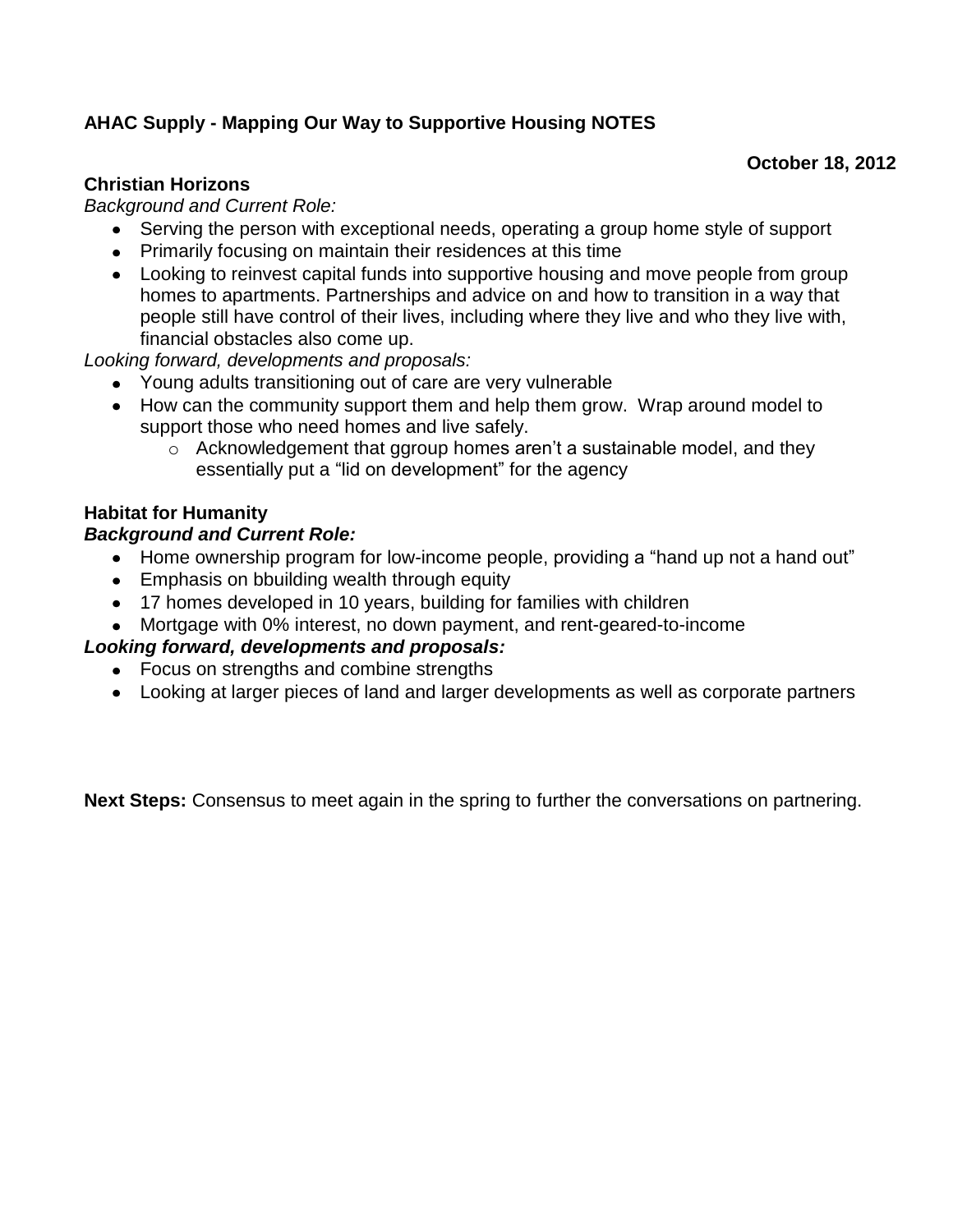# **UPDATE:**

## **Homelessness Support Services Coordinating Committee (HSSCC)**

(Last meeting: October 24, 2012)

## **Coordinating Committee:**

Three subcommittees continue to work through key areas of interest including:

- o Emergency Room interface and discharge planning
- o First Home Response Safety/hoarding working group
- o Homelessness Youth Working Group making links with youth justice and also applying for funding for youth homelessness related programs (through CRHA and Crime Prevention).

## **Tim Welch Consulting:**

Tim Welch Consulting (TWC) will be coming to the November 28th meeting for their first engagement with this Committee on the 10-year Housing and Homelessness Plan.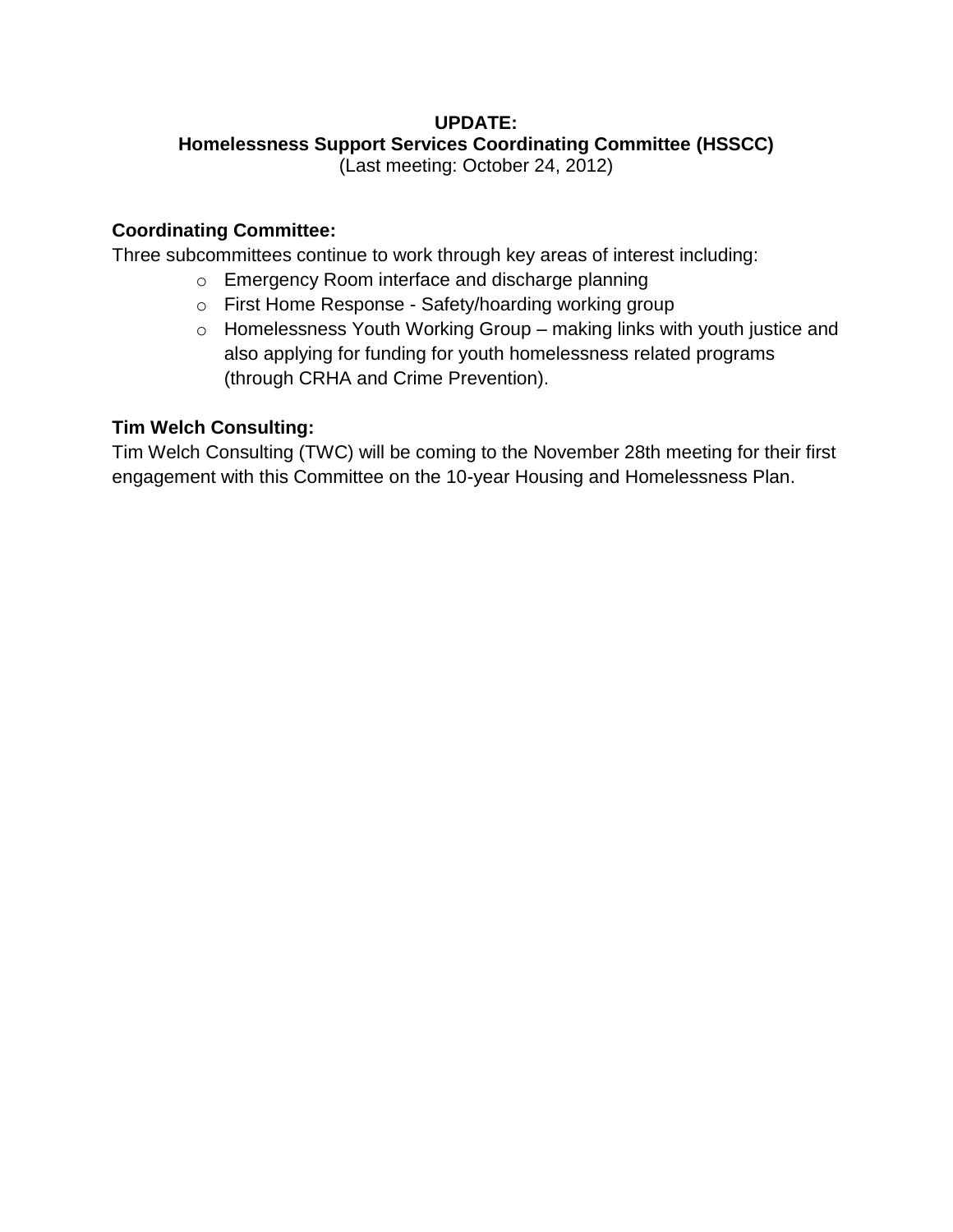#### October 30, 2012

Dear Mayor, Warden and City and County Councillors of Peterborough;

#### **Re: Cuts to Discretionary Benefits and the Elimination of Community Start-Up and Maintenance Benefits**

We are writing to you as local community agencies who meet the needs of some of the most vulnerable residents of the City and County of Peterborough. We are deeply concerned about the impact of provincial funding cuts to Discretionary Benefits and the elimination of Community Start-Up and Maintenance Benefits (CSUMB), as of January 1, 2013 for people who receive social assistance through Ontario Works and the Ontario Disability Support Program.

As organizations which provide services in areas such as health, housing, and social services, we see the value of Discretionary and Housing benefits to our clients every day. These benefits meet essential needs for dental and vision care, baby supplies, children's recreation, transportation and housing supports that allow people to obtain or maintain their housing and prevent homelessness. These benefits prevent our clients from slipping deeper into crisis and allow them to move ahead and improve their life circumstances. In the face of current inadequate social assistance rates and harsh economic realities, there are no other options.

In both the short and the long term, cuts to these benefits will undermine the efforts of many of the community programs implemented by our agencies, will increase costs to our social, medical and justice systems, and will create overwhelming demands on less comprehensive and less accessible community supports.

The Commission for the Review of Social Assistance in Ontario has recently released its final report *Brighter Prospects: Transforming Social Assistance in Ontario*. Although many of its recommendations may impact the future delivery of Social Assistance, the release of the report does not affect the current cuts we face.

We urge you to make the continued provision of Discretionary and CSUMB benefits a priority in your 2013 budget deliberations. We hope that you will consider a variety of options in the development of a successful local solution, including the use of savings from programs which are being up-loaded to the provincial government, municipal reserves, and previous municipal budgets for Discretionary Benefits and CSUMB.

Representatives of our agencies would be happy to provide further information upon request.

Sincerely,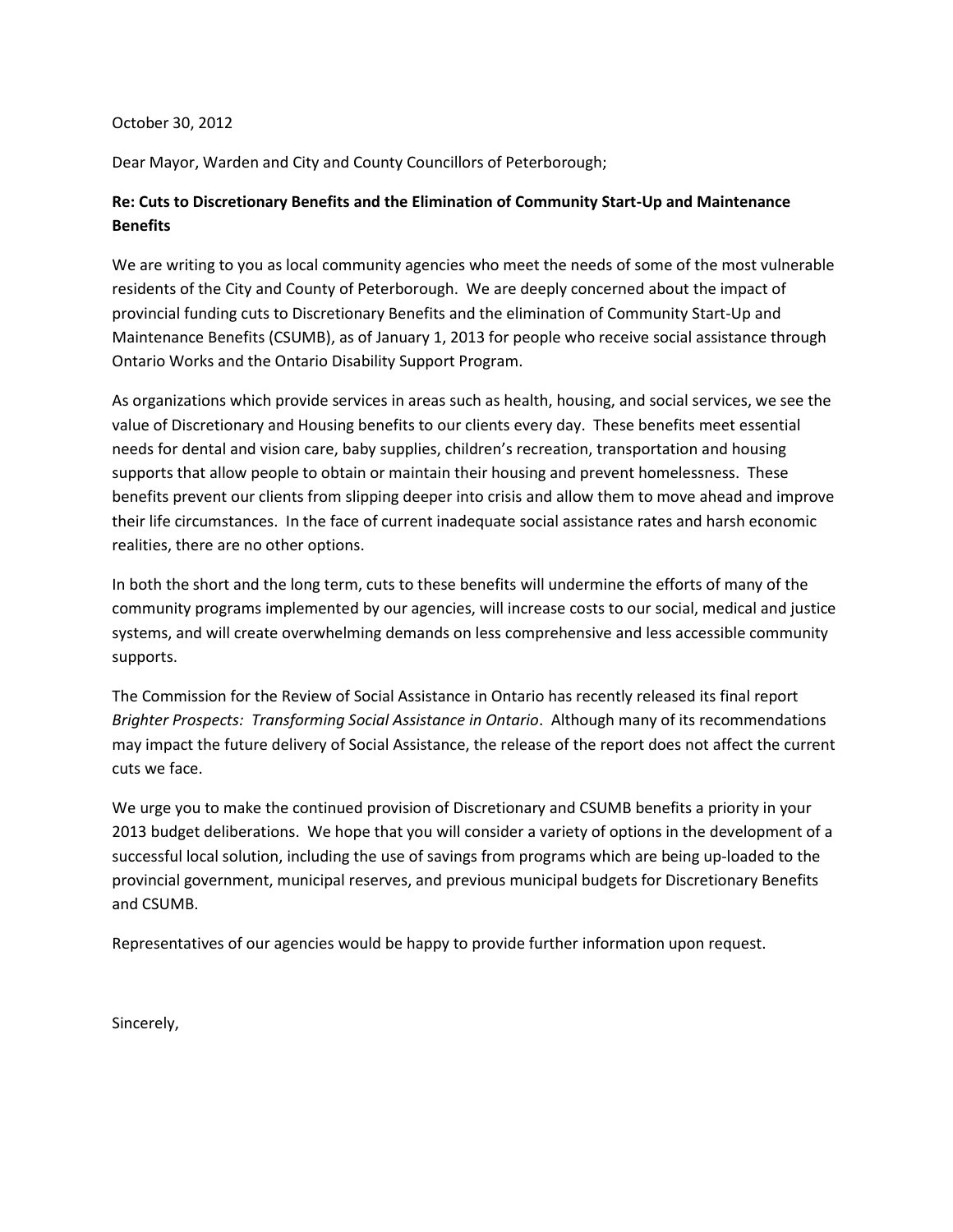Affordable Housing Action Committee **Casa Maria** 

Katherine Blackwood, Chair, Sister Ruth Hennessey, Executive Director,

\_\_\_\_\_\_\_\_\_\_\_\_\_\_\_\_\_\_\_\_\_\_\_\_\_\_\_\_\_\_\_\_\_\_\_\_ \_\_\_\_\_\_\_\_\_\_\_\_\_\_\_\_\_\_\_\_\_\_\_\_\_\_\_\_\_\_\_\_\_\_\_

\_\_\_\_\_\_\_\_\_\_\_\_\_\_\_\_\_\_\_\_\_\_\_\_\_\_\_\_\_\_\_\_\_\_\_\_\_ \_\_\_\_\_\_\_\_\_\_\_\_\_\_\_\_\_\_\_\_\_\_\_\_\_\_\_\_\_\_\_\_\_\_\_\_\_\_\_

\_\_\_\_\_\_\_\_\_\_\_\_\_\_\_\_\_\_\_\_\_\_\_\_\_\_\_\_\_\_\_\_\_\_\_\_\_ \_\_\_\_\_\_\_\_\_\_\_\_\_\_\_\_\_\_\_\_\_\_\_\_\_\_\_\_\_\_\_\_\_\_\_\_\_\_\_

\_\_\_\_\_\_\_\_\_\_\_\_\_\_\_\_\_\_\_\_\_\_\_\_\_\_\_\_\_\_\_\_\_\_\_\_\_ \_\_\_\_\_\_\_\_\_\_\_\_\_\_\_\_\_\_\_\_\_\_\_\_\_\_\_\_\_\_\_\_\_\_\_\_\_\_\_

\_\_\_\_\_\_\_\_\_\_\_\_\_\_\_\_\_\_\_\_\_\_\_\_\_\_\_\_\_\_\_\_\_\_\_\_\_\_ \_\_\_\_\_\_\_\_\_\_\_\_\_\_\_\_\_\_\_\_\_\_\_\_\_\_\_\_\_\_\_\_\_\_\_\_\_\_\_

\_\_\_\_\_\_\_\_\_\_\_\_\_\_\_\_\_\_\_\_\_\_\_\_\_\_\_\_\_\_\_\_\_\_\_\_\_\_\_ \_\_\_\_\_\_\_\_\_\_\_\_\_\_\_\_\_\_\_\_\_\_\_\_\_\_\_\_\_\_\_\_\_\_\_\_\_\_\_

\_\_\_\_\_\_\_\_\_\_\_\_\_\_\_\_\_\_\_\_\_\_\_\_\_\_\_\_\_\_\_\_\_\_\_\_\_\_ \_\_\_\_\_\_\_\_\_\_\_\_\_\_\_\_\_\_\_\_\_\_\_\_\_\_\_\_\_\_\_\_\_\_\_\_\_\_\_

Mark Graham, Executive Director, Casey Ready, Executive Director, Canadian Mental Health Association Community Counselling and Resource Centre

Community Living Peterborough **Elizabeth Fry** 

Jack Gillan, Executive Director, The Matricia Zimmer, Executive Director,

 $\overline{\phantom{a}}$  ,  $\overline{\phantom{a}}$  ,  $\overline{\phantom{a}}$  ,  $\overline{\phantom{a}}$  ,  $\overline{\phantom{a}}$  ,  $\overline{\phantom{a}}$  ,  $\overline{\phantom{a}}$  ,  $\overline{\phantom{a}}$  ,  $\overline{\phantom{a}}$  ,  $\overline{\phantom{a}}$  ,  $\overline{\phantom{a}}$  ,  $\overline{\phantom{a}}$  ,  $\overline{\phantom{a}}$  ,  $\overline{\phantom{a}}$  ,  $\overline{\phantom{a}}$  ,  $\overline{\phantom{a}}$ 

Donna Rogers, Executive Director, Allan Reeve, Minister, FourCast **George Street United Church** 

Kathy Neill, Executive Director, The Carol Gordon, Executive Director, John Howard Society **Marticipation Community** Kawartha Participation Projects

Alan Vallilee, Executive Director, The Massachuset Hojni Has, Executive Director, Kinark Child and Family Services Peterborough New Canadian Centre

Peterborough Community Legal Centre Peterborough County-City Health Unit

Melinda Reese, Executive Director, Dr. Rosana Pellizzari, Chief Medical Officer,

Barb Lillico, Executive Director, The Cook, Executive Director, Darlene Cook, Executive Director, Peterborough Family Resource Centre Peterborough Housing Corporation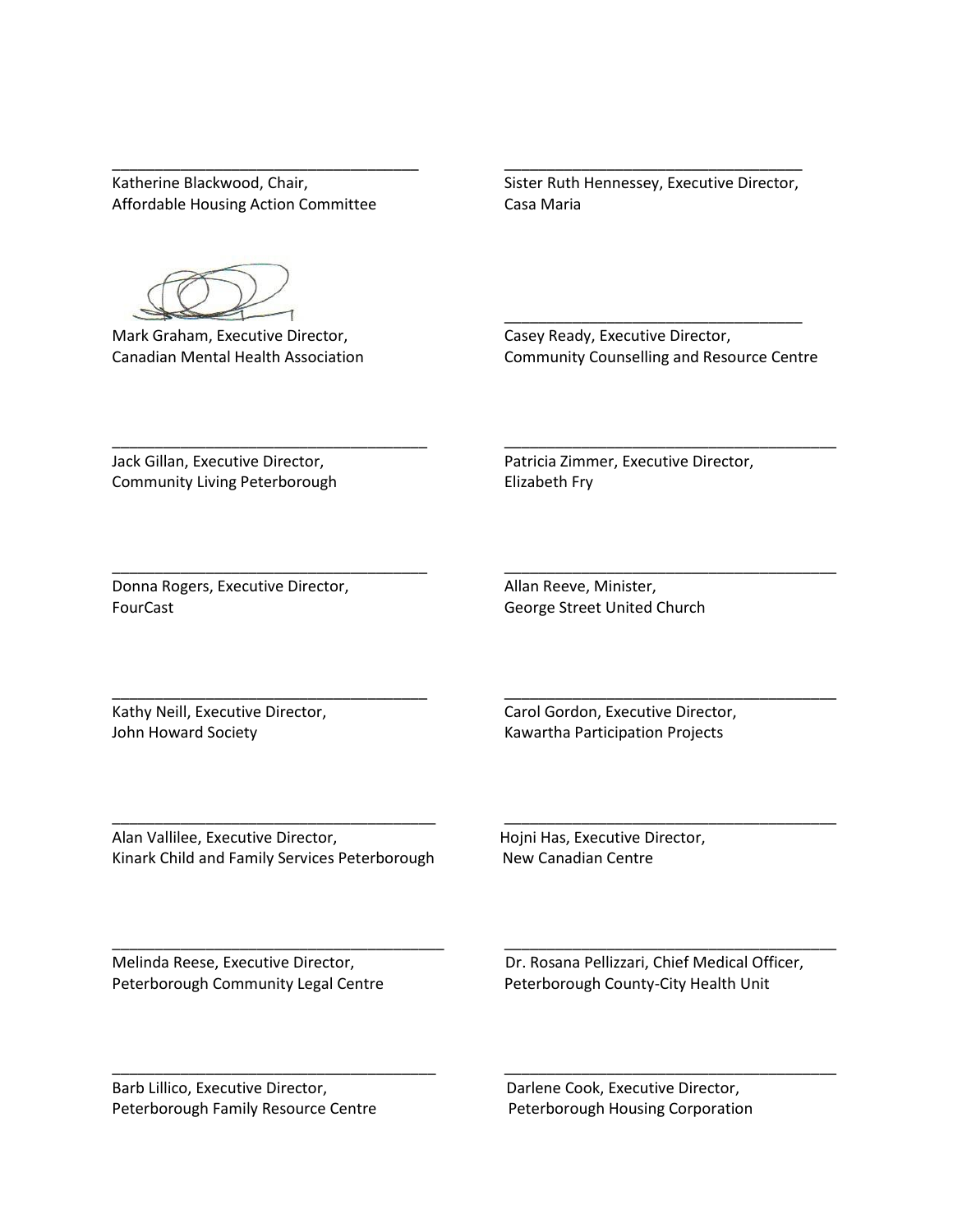Marion Burton, Executive Director Stephen Kylie, Chair,

Peterborough Labour Council **Peterborough Poverty Reduction Network** 

\_\_\_\_\_\_\_\_\_\_\_\_\_\_\_\_\_\_\_\_\_\_\_\_\_\_\_\_\_\_\_\_\_\_\_\_\_\_ \_\_\_\_\_\_\_\_\_\_\_\_\_\_\_\_\_\_\_\_\_\_\_\_\_\_\_\_\_\_\_\_\_\_\_\_\_

\_\_\_\_\_\_\_\_\_\_\_\_\_\_\_\_\_\_\_\_\_\_\_\_\_\_\_\_\_\_\_\_\_\_\_\_\_\_ \_\_\_\_\_\_\_\_\_\_\_\_\_\_\_\_\_\_\_\_\_\_\_\_\_\_\_\_\_\_\_\_\_\_\_\_\_

Brenda Dales, Executive Director, San Annie Emerson, Executive Director, International Annie Emerson, Executive Director, Peterborough Social Planning Council Peterborough Youth Services

United Way **Youth Emergency Shelter** 

Jim Russell, Executive Director, The Matter Johnstone, Executive Director,

\_\_\_\_\_\_\_\_\_\_\_\_\_\_\_\_\_\_\_\_\_\_\_\_\_\_\_\_\_\_\_\_\_\_\_\_\_

Lynn Zimmer, Executive Director, YWCA

\_\_\_\_\_\_\_\_\_\_\_\_\_\_\_\_\_\_\_\_\_\_\_\_\_\_\_\_\_\_\_\_\_\_\_\_\_